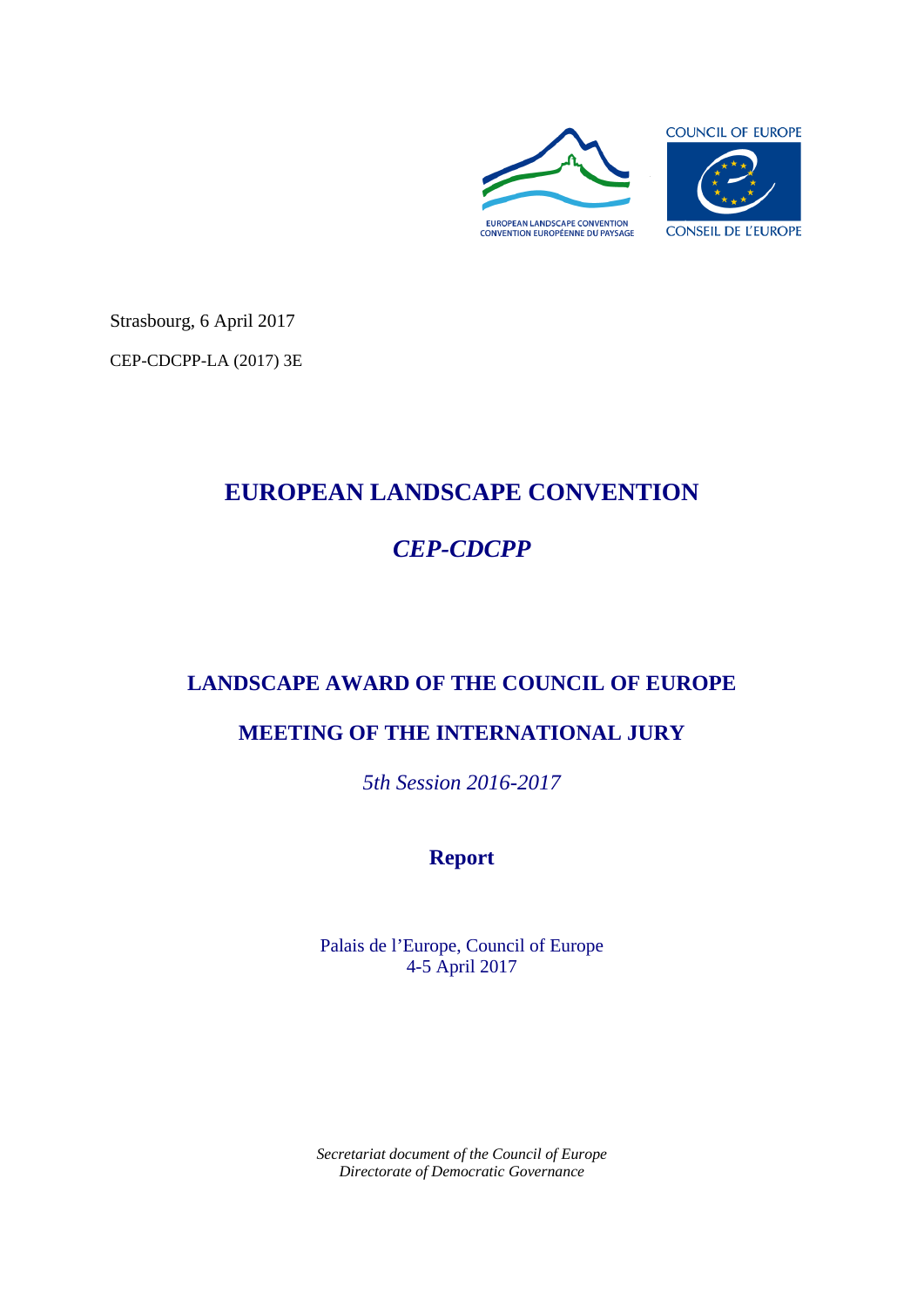# **I. WELCOME AND OPENING OF THE MEETING**

The Secretariat of the European Landscape Convention of the Council of Europe welcomed the members of the Jury to the  $5<sup>th</sup>$  Session of the Landscape Award of the Council of Europe – Mrs Kriztina KINCSES, Vice-Chair of the Council of Europe Conference on the European Landscape Convention, National Representative of the European Landscape Convention for Hungary, Ministry of Agriculture of Hungary; Mrs Anne-Marie CHAVANON, President of the Committee on Democracy, Social Cohesion and Global Challenges of the Conference of INGOs of the Council of Europe; Mrs Linajeros CRUZ, Former National Representative of the European Landscape Convention for Spain, Institute of Cultural Heritage; Mr Yves LUGINBUHL, Director of Research Emeritus at the CNRS, Paris; Mr Michael OLDHAM, Founding President of the European Foundation for Landscape Architecture (EFLA) –, and thanked them for their participation in this important meeting (list of participants in Appendix 2 to this report). The members of the Jury expressed their regret about the non-participation of the representative of the Congress.

## **1. Adoption of the draft agenda** [\[CEP-CDCP-LA \(2017\) 1E\]](http://rm.coe.int/doc/09000016807006a6)

The participants adopted the draft agenda as it appears in Appendix 2 to this report.

## **2. General presentation of the work of the meeting**

Mrs Maguelonne DEJEANT-PONS, Executive Secretary of the European Landscape Convention warmly thanked all the States Parties to the Convention which had contributed to this 5<sup>th</sup> Session of the Landscape Award. She recalled that the European Landscape Convention provides in its Article 11 a Council of Europe Landscape Award. The Committee of Ministers adopted Resolution CM/Res(2008)3 on the rules governing the Landscape Award of the Council of Europe on 20 February 2008 (See Appendix 3 to this report). The Award is in keeping with the work done by the Council of Europe in favour of human rights, democracy and sustainable development and that it promotes the territorial dimension of human rights and democracy by acknowledging the importance of measures taken to improve the landscape features of people's living conditions.

The Award was launched in 2008 and four sessions of the Award have previously been organised: in 2008-2009, in 2010-2011, in 2012-2013 and in 2014-2015.

According to the Resolution CM/Res(2008)3 on the rules governing the Landscape Award of the Council of Europe, and in the framework of the organisation of the  $5<sup>th</sup>$  Session of the Landscape Award of the Council of Europe, the Parties to the Convention were invited to present through their Permanent Representatives of the Parties to the Convention the applications to the General Secretariat of the Council of Europe by 30 January 2017.

The Secretary received 13 application files from the following Parties: Andorra, Belgium, Czech Republic, Finland, France, Greece, Hungary, Italy, Latvia, Norway, Serbia, Slovakia and Spain.

A presentation of the [Applications](http://www.coe.int/web/landscape/5th-award-candidates) appears on the Council of Europe Website of the European Landscape Convention: [http://www.coe.int/EuropeanLandscapeConvention](http://www.coe.int/EuropeanLandscapeConvention%20/) / "Landscape Award" / "Sessions of the Landscape Award of the Council of Europe" Part; or <http://www.coe.int/en/web/landscape/sessions-of-the-landscape-award>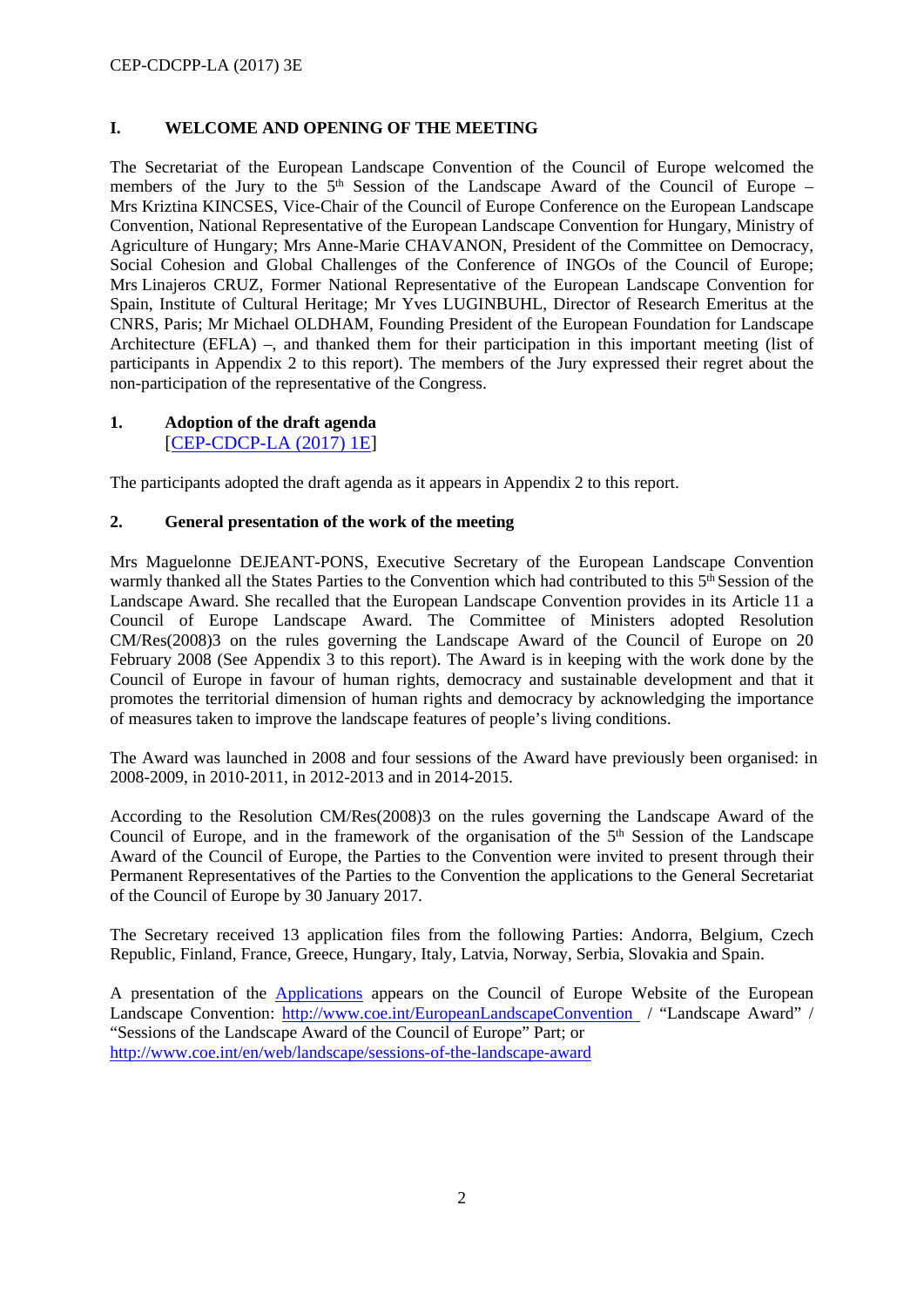The International Jury, set up as a subordinate body of the Steering Committee for Culture, Heritage and Landscape (CDCPP), in accordance with Article 10 of the European Landscape Convention, thus meet in order to examine the applications and propose the Award, possible special mentions and acknowledgements.

Mrs Kriztina KINCSES was appointed by the CDCPP as its representative in the Jury (Decision of the CDCPP at its 5th Plenary Session, Strasbourg, CDCPP(2016)19, Strasbourg, 13-15 June 2016, Item 5.3).

The CDCPP will be invited, at its 6<sup>th</sup> Meeting (Strasbourg, 10-12 May 2017), to submit the proposals of the Jury to the Committee of Ministers.

In the light of these proposals, the Committee of Ministers shall grant the Award, as well as special mentions and acknowledgments. According to the Resolution CM/Res(2008)3 on the rules governing the Landscape Award of the Council of Europe, they will be presented by the Secretary General of the Council of Europe, with the participation of the Chair of the CDCPP and of the Chair of the Council of Europe Conference on the European Landscape Convention, or their representatives, at a public ceremony.

All the achievements will be also presented at the 20<sup>th</sup> Council of Europe Meeting of the Workshops for the implementation of the European Landscape Convention on *"Forum of the national selections for the Council of Europe Landscape Award – Session 2016-2017"*, in June 2018.

## **II. ELECTION OF THE CHAIR**

The members of the Jury elected Mr Yves LUGINBUHL as Chair of the Jury of the 5th Session of the Landscape Award of the Council of Europe.

## **III. PRESENTATION OF THE PROJECTS** [[CEP-CDCPP-LA \(2017\) 2E](http://rm.coe.int/doc/09000016806fcf36)]

The Jury examined the complete files submitted to the Secretariat of the Council of Europe, presented by the Secretariat, Mrs Maguelonne DEJEANT-PONS and Mrs Veronika STRILETS:

### **1. Andorra**

*Inclusion and management of the Madriu-Perafita-Claror Valley on the list of UNESCO world heritage sites in the cultural landscape category* Madriu-Perafita-Claror Valley management plan steering committee

The Madriu-Perafita-Claror valley is a unique example of cultural landscape. Formed by glaciers and shaped by human effort, the valley offers the beholder the full and outstanding splendour of the joint work of nature and humankind. Covering an area of 4,247 ha, it brings together the age-old achievements of the men and women of a very particular mountain country, Andorra. The main interest of the valley lies in the great density of both natural and cultural heritage assets in an excellent state of conservation. The very wide range of conditions and microclimates which result from the variations in altitude and aspect means that there is a great variety of soils, vegetation and, hence, landscapes, which contribute to the valley's great wealth of habitats, fauna and flora. As the last place in the country without a road, the Madriu-Perafita-Claror valley is home to a wide range of landscapes, which are preserved as the product of nature and the imprint left by humankind.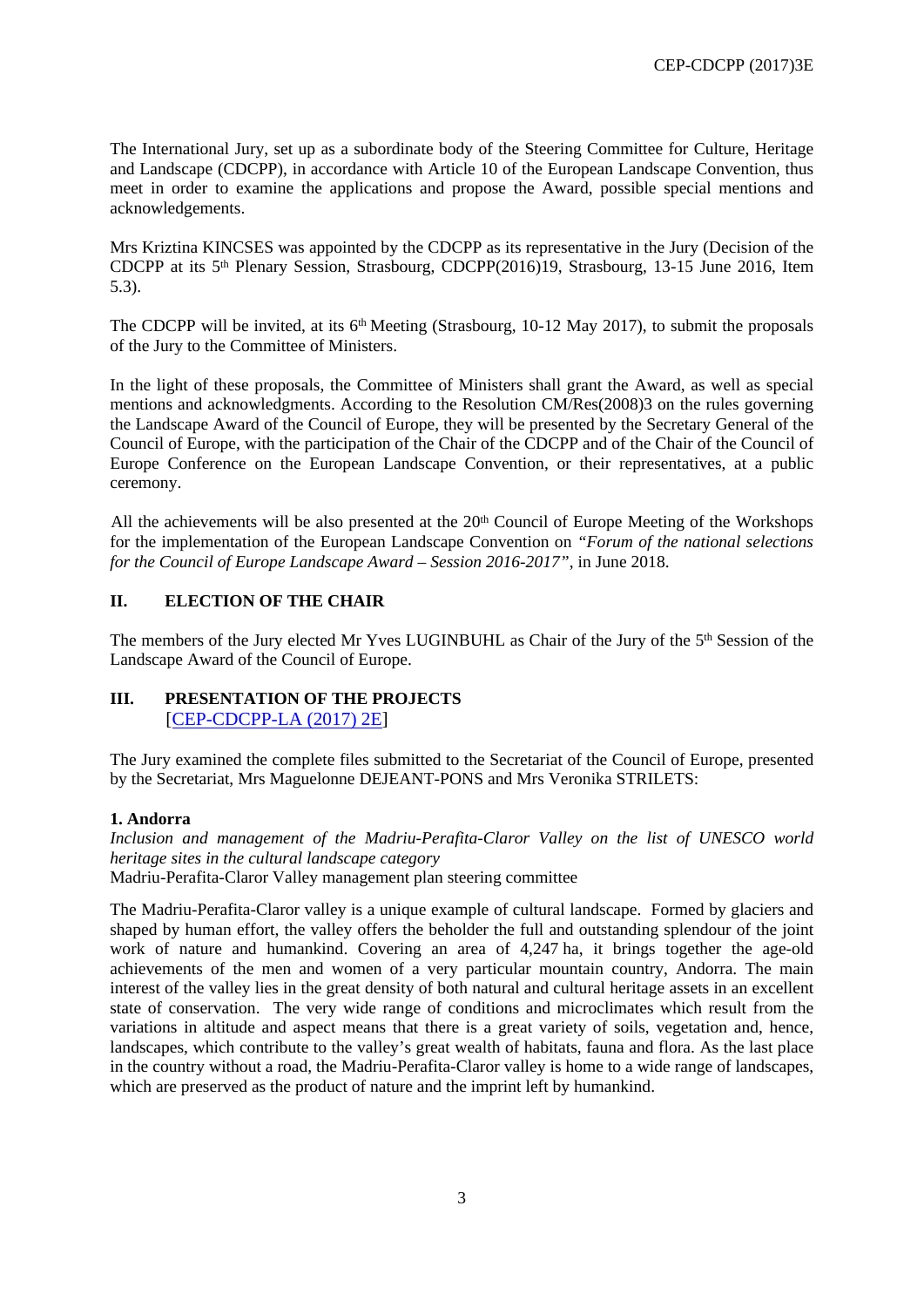## **2. Belgium**

*The hillside of the Citadel in Liège: 1999-2010. From an enclosure to a network* City of Liège

Lying on the edge of the historic city centre, the hillside of the Citadel covers approximately 86 hectares of the southern slopes of one of the steepest hills lining the Meuse valley. Hidden away in this extensive, uninterrupted ensemble of terraces, orchards, woods, paths and gardens is an outstanding heritage of almost 70 monuments and five listed sites. For almost 20 years, the public and the authorities have been working together to protect and enhance the whole area. The project has focused on confirming the public use of these outstanding sites, while conserving them and implementing innovative, integrated management methods. In 2010, a collection of 18 developed sites linked by 13 kilometres of footpaths was laid out and made available for tourists to discover the historic and natural heritage, and as a leisure area for city centre residents.

## **3. Czech Republic**

*Education of children in strongly industrial landscapes* Elementary School in City of Most

The achievement presents the long-term comprehensive approach of a school to educating children in heavily industrialised and completely transformed landscapes. The town of Most, where the school is situated, experienced a very difficult period in its history when, following a Government Decision in 1964 on giving priority to coal surface mining, the town was, with the exception of a small part, entirely demolished. Its residents were relocated to the newly built town just a few hundred metres from the original municipality. The immediate landscape has been badly affected by surface coal mining – most of the surrounding landscape is made up of large opencast mines and slag heaps (spoil tips), but also of reclaimed (recultivated) areas – the newly created landscapes, encompassing some of Most's pride and glory (Autodrome, Hippodrome, Aquadrome, Aerodrome as well as the Benedikt and Matylda recreational zones). The elementary school teaches children to understand and solve environmental issues as well as to comprehend the interrelationship of the sustainable use of natural resources, the landscape and a healthy environment, to see them in their historical context and to gain awareness of how they themselves can contribute to the development of the environment they live in.

### **4. Finland**

#### *The Shepherding Weeks* Metsähallitus Parks and Wildlife Finland

The Shepherding Weeks is a unique concept that combines landscape management and an experiencerich holiday, which was developed by Metsähallitus Parks & Wildlife Finland Southern Finland regional unit in Koli National Park. During shepherding weeks, volunteer shepherds take care of a herd of sheep for a week as they perform landscape management in national parks and conservation areas. The week is subject to a charge, in exchange for which the shepherds get to stay in an old house in the midst of breathtaking scenery. The payment is used to cover the costs of landscape management and the maintenance costs of the buildings in the areas. The operations are organised in co-operation between Metsähallitus, volunteer shepherds and sheep farmers. Thanks to the shepherding weeks, valuable traditional rural landscapes are maintained and the public's awareness of the importance of landscape has increased.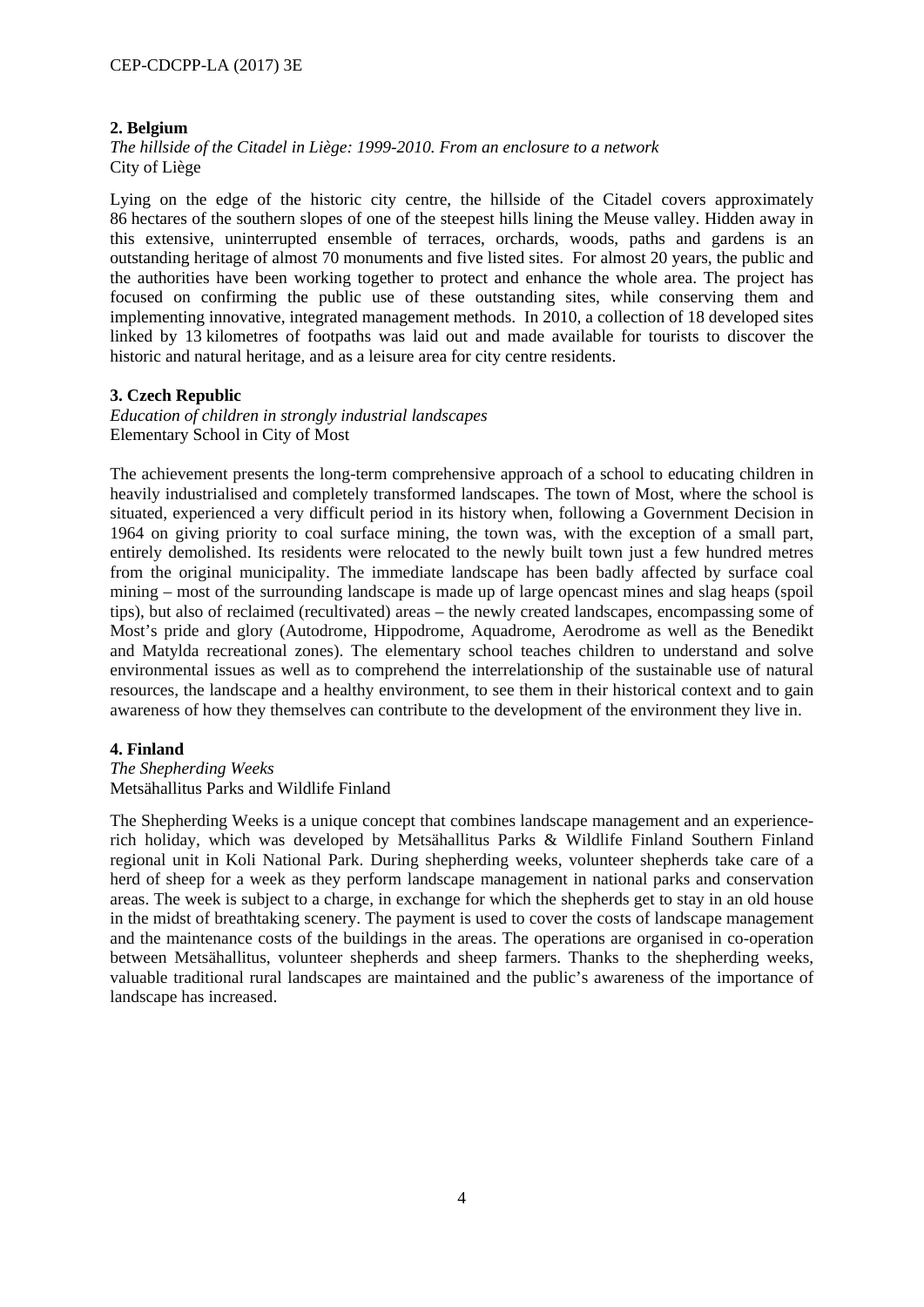#### **5. France**

*Landscape as a link* Saint-Paul, Réunion, France

Further to the Western Landscape Plan launched in Réunion by the central government in 1997, the community of municipalities of the west coast territory, covering an area of 53,000 ha, drew up a landscape charter in 2007. The charter sets out landscape quality objectives based on a landscape development grid. The overall aim is the development of natural breathing spaces on the coastline and urban interface areas between built-up areas and nature. In 2009, the community of municipalities produced an intermunicipal development plan for urban interface areas. At the same time, the central government produced an atlas of Réunion landscapes*,* underlining the relevant issues. While these policies were taking shape, the regional authority implemented a model approach to development by using the construction of the *Route des Tamarins* expressway as a lever for landscape activities, especially along its particularly sensitive northern section, where a town surrounded by natural areas made up of wetlands and gorges (Saint-Paul) is followed by a headland including a savanna landscape that is also protected (Cap la Houssaye). In this context, the landscape project carried out over a 12 year period has both reinvented the urban interface area outside Saint-Paul and also brought the savanna landscape of the headland to the fore as a natural breathing space for the population.

#### **6. Greece**

*Developing water-codes in the centre of the city of Larissa: the Larissa experiment* Municipality of Larissa

The achievement aims to create a new landscape identity for the city of Larissa based on the lost physical and historical landscape of the newly excavated ancient Theatre of the 3rd c. BC, in the centre of the town. It intends to do so by involving local communities and revealing the memories of a distinctive agricultural landscape, such as the plain of Thessaly with Pinios river and its surrounding famous mythical mountains. The urban scale sculptor Nella Golanda aimed to create a new identity for the city of Larissa, based on the enhancement of the ancient Theatre of the city. In order to achieve these goals, she proposed the design of *"the sculpted river"*, marking the lost relation of the city with its river (Pinios) and emphasising the different landscape types of Thessaly (the uplands and the lowlands) along its route.

### **7. Hungary**

*Landscape Development and Community Sample Programme for a Liveable Village* Local Government of Mátraderecske / Roma Minority Local Government of Mátraderecske

The main focus of the programme is landscape as a territory contributing to human well-being and as a resource of sustainable economic activity. Based on the potentials in the favourable landscape, natural, cultural and historical values, new regional opportunities opened up through developments: preservation of existing jobs and the creation of new ones; relying on the strong solidarity of locals; conservation of local Palóc traditions; and strengthening the power of the local community through local identity by making them familiar with the cultural, historical and natural values.

#### **8. Italy**

*Landscape Regeneration of the Landscape and Archaeological Park of the Valley of the Temples in Agrigento* 

Department of Cultural Heritage and Identity of Sicily

Landscape regeneration project comes from the co-operation between public and private partners inside the extraordinary setting of the Valley of the Temples, in the city of Agrigento. Declared UNESCO World Heritage in 1997, the Valley of the Temples hosts one of the major archeological complexes in the Mediterranean Sea, surrounded by an agricultural landscape of rare beauty, mainly composed by centenary olive and almond trees. In a view of sustainable development of the resources,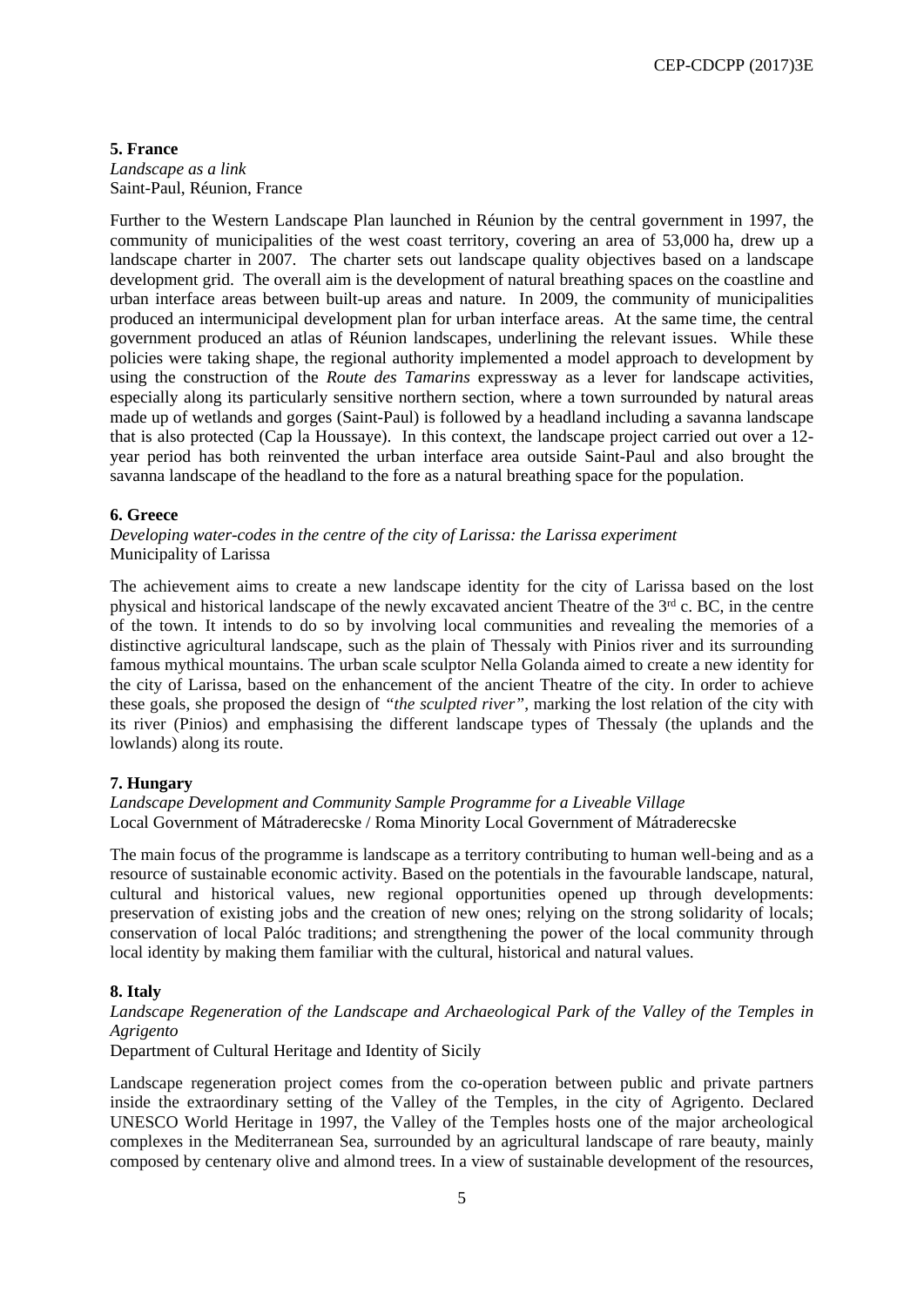the Park has co-ordinated the actions of public and private partners, recreating traditional products of high quality and reminding agronomic practices of the ancient Sicilian tradition, in order to combine production, protection and fruition of the territory, thanks to the recovery of important infrastructure as the old railway of the Temples. Therefore, the project combines Knowledge, Co-operation, Development, Protection and Fruition.

#### **9. Latvia**

*Regeneration of Daugavpils Fortress to Preserve Cultural and Historical Objects* Daugavpils City Council

Daugavpils Fortress is the last bastion-type fortification complex, built in the  $19<sup>th</sup>$  century, which is preserved in a relatively good condition until nowadays. After the Soviet army left the Fortress, its territory (total area of approximately  $2 \text{ km}^2$ ) was not used; it was an abandoned, degraded and unattractive space of urban environment. The initiative of the local municipality was to define the territory of Daugavpils Fortress as a part of the city for prior development, including it in all planning documents. Several projects in the Fortress were successfully implemented within the framework of Daugavpils City Development Programme "Mana pils - Daugavpils" ("My Castle - Daugavpils") for 2008-2014 (further - DDP) Urban Environment Development Section *Action A22 Daugavpils Fortress Regeneration,* in order to create preconditions for preservation and rational use of the urban construction monument of state significance as a unique cultural and historical heritage transforming it into an administrative, cultural, business, recreational and tourism centre. Several activities were implemented: restoration of the Water Lifting Building to create Daugavpils Fortress Culture and Information Centre, reconstruction of the Arsenal building and improvement of the adjacent territory to create Daugavpils Mark Rothko Art Centre, development of public infrastructure of the Fortress by complex improvement of streets and construction of engineering networks and takeover, and proper maintenance of ramparts of the Fortress.

#### **10. Norway**

*Alna Environmental Park: a blue green corridor of biodiversity, recreational opportunities and sustainable urban water management*

Municipality of Oslo, Agency for Urban Environment

In 2002 a report presented a vision on how Alna could be strengthened and used in the revitalisation of living environment in Groruddalen. Alna is the defining topographical line through the Grorud Valley and the idea was to reinforce the Valley's blue-green structure by reopening most of the Alna watercourse. The underpinning idea was landscape ecology; an open watercourse with value as a recipient with a self-cleaning ability maintaining ecological diversity, at the same time as being a recreational resource for the local population locally, and the city in general. The project has transformed near residential nature to an accessible park and recreation area, and has become an important social and health project in an area that was lacking good meeting places. The water has become a "natural magnet" and Alna River emerges as a living and vibrant waterway where people congregate and meet. With the adoption of the Municipal Master Plan for the Alna Environmental Park in May 2013 the project was granted political recognition by the city council.

### **11. Serbia**

*Protection and Management of Zasavica Special Nature Reserve, as a tool for sustainable development*

Nature Conservation Movement of Sremska Mitrovica

Supporting Serbia's attempts to adopt the European Union Habitat's Directive and the protection of two endangered cattle species, the project facilitated the development of a management and development plan, detailing protection methods and new opportunities for the Reserve. Nature conservation in Serbia was predominantly based on the traditional approach of isolating protected areas from human activity in and around these areas. Nature conservation organisations lacked the capacities to work with modern approaches like those promoted by the European Union Habitats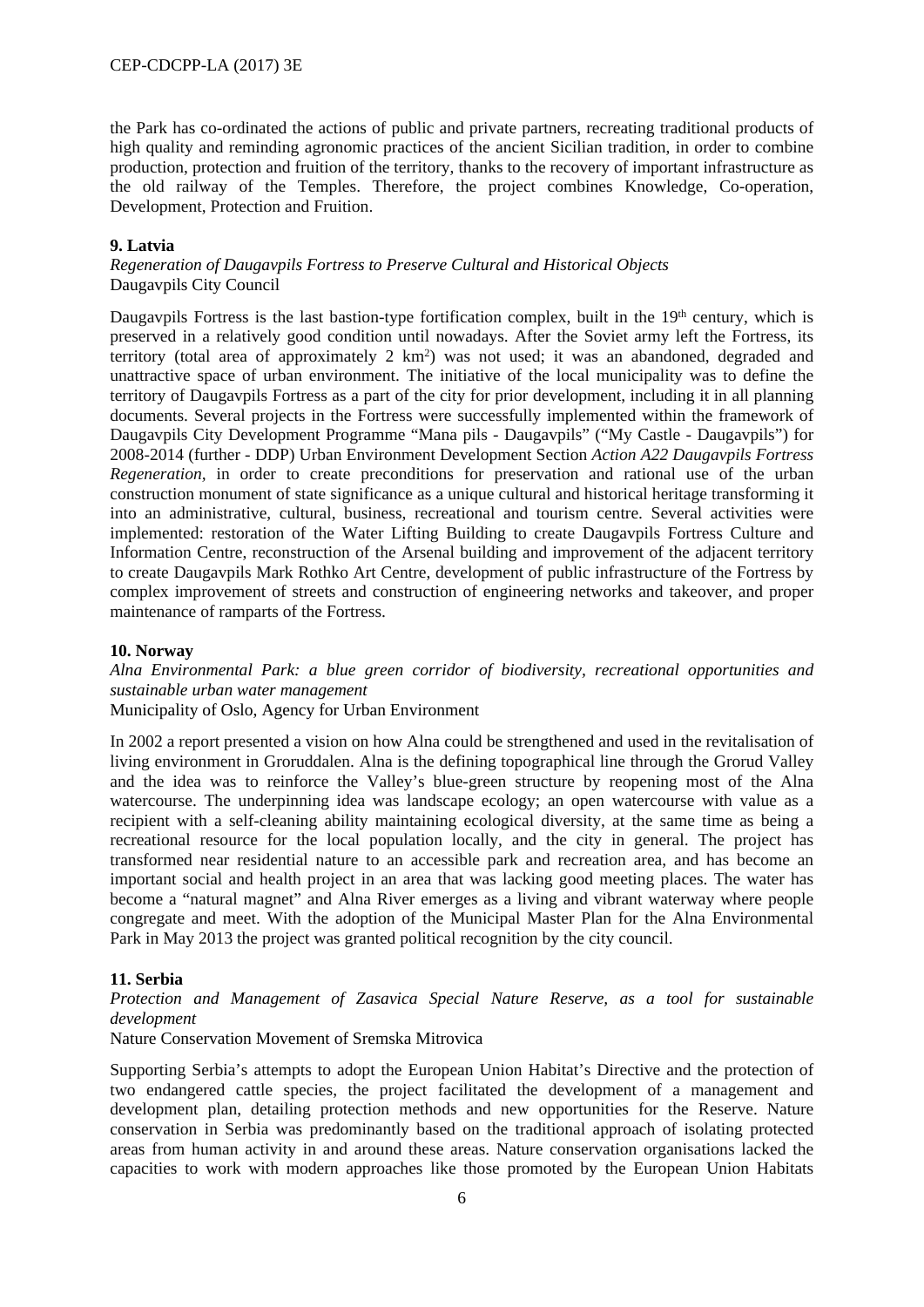CEP-CDCPP (2017)3E

Directive. In view of the approximation of Serbia to the European Union, there was a need to introduce these modern approaches, including participatory management planning, the identification, designation and management of protected areas based on the European Habitats Directive, and including linking nature conservation with the wider perspective of rural development.

## **12. Slovak Republic**

*Hriňovské lazy: Landscape of Values* Town of Hriňová

The unique Hriňová landscape complex is an example of the interaction between man and landscape in the spirit of the European Landscape Convention. The project is aimed at preserving the traditional way of life of people living in harmony with the landscape in specific scattered settlements and creating the conditions for all stakeholders to co-operate in land management and local development. Toward this end, the town of Hriňová has taken various steps and implemented certain measures to conserve this unique landscape, to preserve both its cultural and historical values and characteristic features with a system of agrarian historic landscape structures, and for people to remain a part of the landscape, a precondition for the preservation of a lively, functional, authentic, identical, and prosperous landscape.

#### **13. Spain**

*Landscape Inventory of Galicia: Public Participation for Landscape Characterisation and Planning* Institute of Land Studies, Ministry of Environment and Spatial Planning of the Government of Galicia, Spain

The Landscape Inventory of Galicia is a technical document focused on the first stage of landscape planning, that is, on landscape analysis and diagnosis, which includes: delimitation of landscape areas and identification of landscape types in each area; zoning of landscape units and delimitation of areas of special landscape interest; inventory of landscape values; identification of degraded areas; analysis of the drivers and current state of each landscape type. The first stage of the inventory involved the identification of 258 landscape types, resulting in the delimitation of 28,350 landscape units by means of a semi-automatic classification method. Public participation came about at the next steps by a process aimed to ensure that citizens' opinions were taken into account from the beginning and included into the final results, especially in those analyses in which public opinion plays a key role, such as the characterisation of landscape types and the identification of special interest areas and degraded areas. With the aim of improving the efficiency of this participative process, the potentiality of the new geospatial information technologies was used to develop a GIS-web for public participation. The information collected through this system was combined with expert and technical knowledge to develop the Inventory.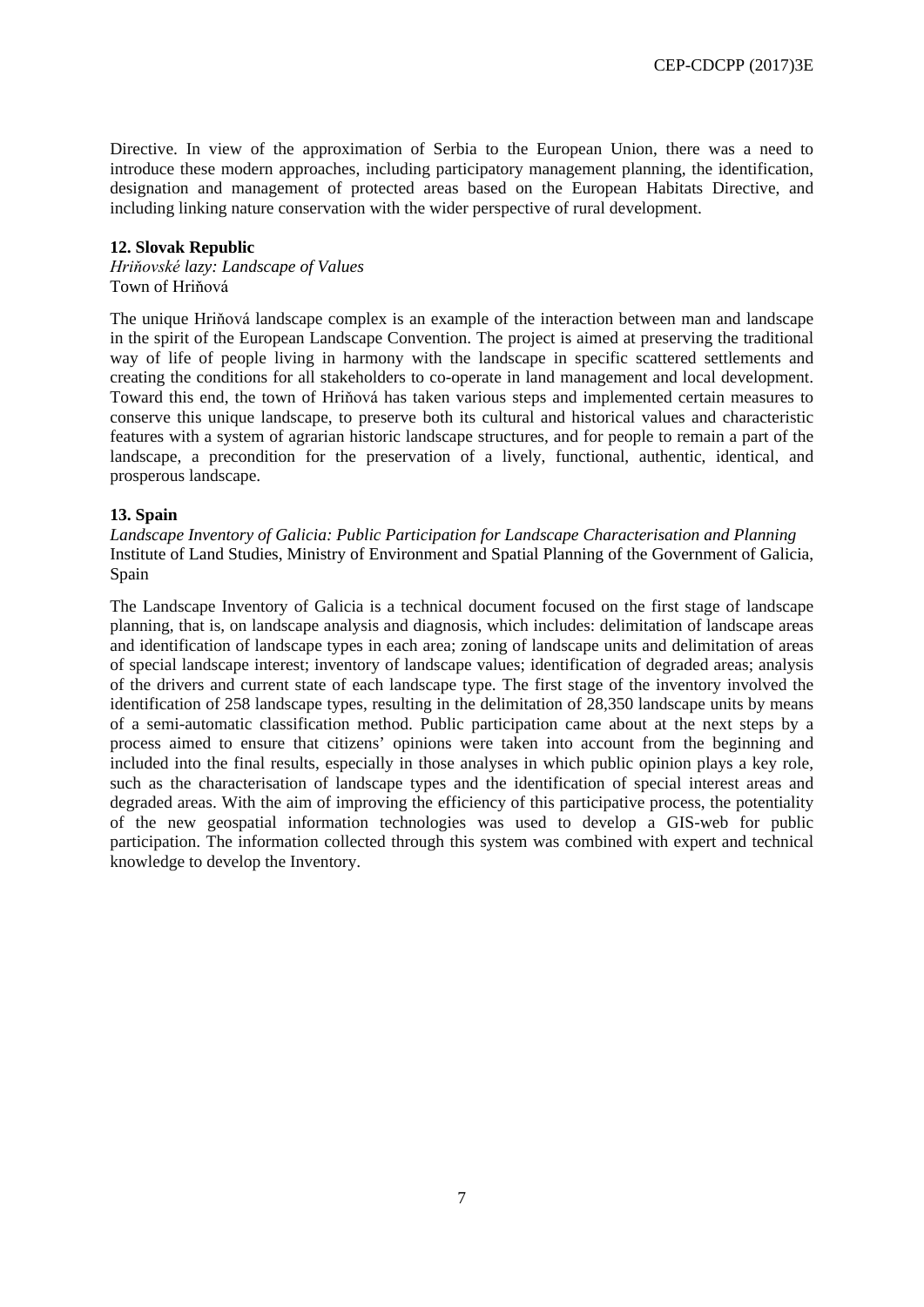# **IV. DELIBERATION AND DECISION OF THE JURY**

The Jury recognised the importance of the projects presented for the 5<sup>th</sup> Session 2016-2017 of the Council of Europe Landscape Award of the European Landscape Convention, which through varying and diverse approaches contribute to the implementation of the European Landscape Convention.

To avoid possible conflict of interest, the Representative of the CDCPP, Mrs Kriztina KINCSES did not take part in the analysis and decision related to the project presented by Hungary. The same attitude was taken by Mme Linarejos CRUZ in relation to the project presented by Spain.

The Jury unanimously decided to:

1. confer the Landscape Award of the Council of Europe on:

### *Regeneration of Daugavpils Fortress to Preserve Cultural and Historical Objects* Daugavpils City Council, Latvia

*Award conferred for regeneration of a degraded symbolic landscape.* 

"Regeneration of Daugavpils Fortress to Preserve Cultural and Historical Objects" is a large-scale project which has helped people regain ownership of a highly symbolic urban landscape. It has enabled a new urban landscape to be created, with various services made available to the public for their well-being.

2. confer identical special mentions of the Landscape Award of the Council of Europe to the following achievements:

## *The hillside of the Citadel in Liège: 1999-2010. From an enclosure to a network* City of Liège, Belgium

### *Special Mention for "Public participation"*

"The hillside of the Citadel in Liège: 1999-2010. From an enclosure to a network" is a conservation and development project with public involvement, focusing on the redevelopment of an urban landscape comprising historical, cultural and natural heritage and ensuring easier access to the site. It has seen considerable public participation from the outset.

## *Landscape Regeneration of the Landscape and Archaeological Park of the Valley of the Temples in Agrigento*

Department of Cultural Heritage and Identity of Sicily, Italy

### *Special Mention for "Sustainable development and social reintegration"*

"Landscape Regeneration of the Landscape and Archaeological Park of the Valley of the Temples in Agrigento" is an excellent example of a link between internationally recognised archaeological sites and an innovative agrarian economy, involving the development of high-quality products for the wellbeing of both the local community and the many visitors who enjoy trips in the countryside and visits to the outstanding archaeological site.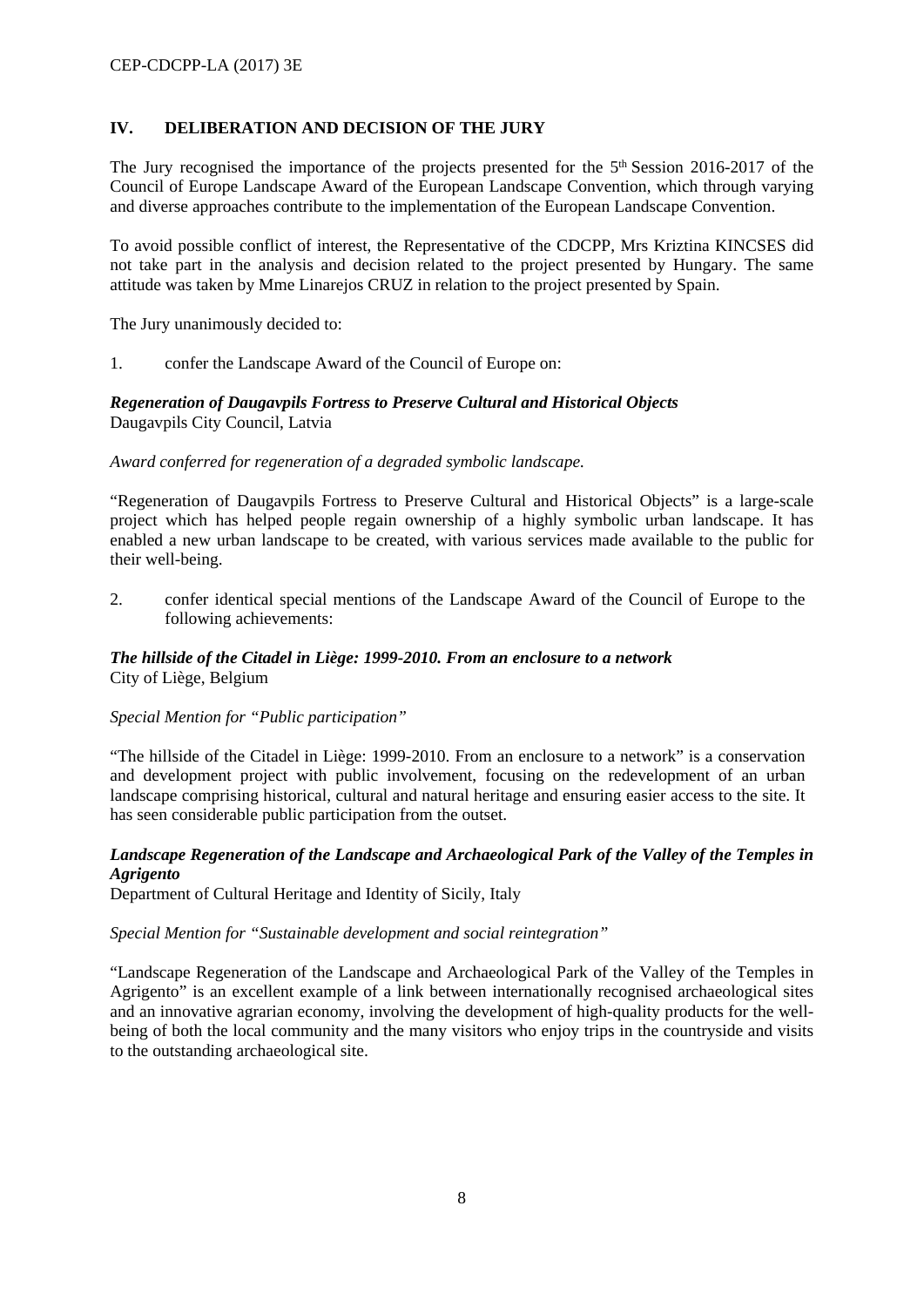## *Alna Environmental Park: a blue green corridor of biodiversity, recreational opportunities and sustainable urban water management*

Municipality of Oslo, Agency for Urban Environment, Norway

#### *Special Mention for "Social cohesion and respect of ecology"*

"Alna Environmental Park: a blue green corridor of biodiversity, recreational opportunities and sustainable urban water management" contributes to the quality of the living environment of a large urban population, who have been involved in action to secure the future of a peri-urban landscape entailing a clear sustainable development dimension for the well-being of present and future generations.

## *Hriňovské lazy: Landscape of Values*

Town of Hriňová, Slovak Republic

*Special Mention for "Preservation of a unique landscape under threat"*

"Hriňovské lazy: Landscape of Values" testifies to the ability of local players to take control of the future of their everyday landscape, which offers breath-taking features such as some of the few remaining areas of parcelled open-fields in Europe. It links several fundamental dimensions of the landscape – cultural, economic, ecological and social.

3. acknowledge the great value of each of the following achievements and make them well known to the general public as a source of inspiration:

## *Inclusion and management of the Madriu-Perafita-Claror Valley on the list of UNESCO world heritage sites in the cultural landscape category*

Madriu-Perafita-Claror Valley management plan steering committee, Andorra

"Inclusion and management of the Madriu-Perafita-Claror Valley on the list of UNESCO world heritage sites in the cultural landscape category" benefited from the involvement of the authorities and the local population who wished to promote a sustainable landscape, maintained by farming and tourism activities which respect the high-quality natural and cultural environment.

#### *Education of children in strongly industrial landscapes*

Elementary School in City of Most, Czech Republic

"Education of children in strongly industrial landscapes", a model example of educating and raising awareness among pupils living in heavily industrialised areas, helps to develop a sense of belonging to a given landscape and of responsibility for the environment and future generations. Founded on awareness and active participation, this educational approach encourages children to act as citizens concerned about the future of the landscape.

#### *The Shepherding Weeks*

Metsähallitus Parks and Wildlife Finland, Finland

"The Shepherding Weeks" is a remarkable project for the upkeep of a rural and woodland landscape. The commitment of citizens has enabled pastoral areas to be maintained, which is vital to the region's ecological and agricultural future. This commitment is also essential to the preservation of traditional rural buildings, which contribute to landscape quality.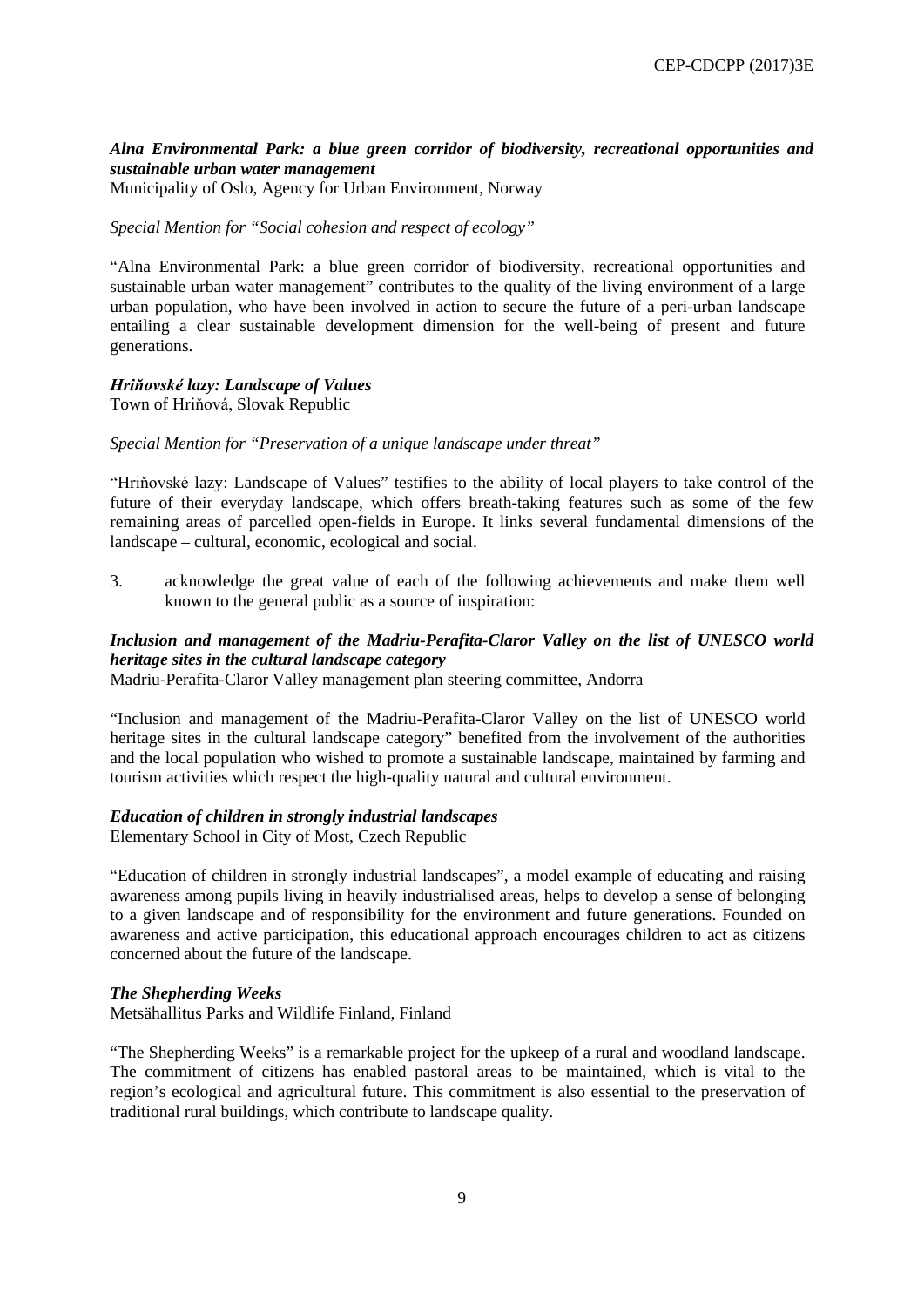## *Landscape as a link*

Saint-Paul, Réunion, France

"Landscape as a link" testifies to the ability of a group of institutions and citizens to optimise the integration of a road into the landscape within the specific context of the tropics, where biodiversity is magnified by climatic factors. The development carried out has contributed to the well-being of local residents and enables them to use the landscape in a manner in harmony with the abundance of nature.

## *Developing water-codes in the centre of the city of Larissa: the Larissa experiment* Municipality of Larissa, Greece

"Developing water-codes in the centre of the city of Larissa: the Larissa experiment" is an acknowledgment of the continuity of a landscape, from ancient times until today. The project fits into an area "sculpted" by artistic practices highlighting the significance and role of water, which is essential on an urban site. Water has regained its importance in a landscape that attests to the past, for the benefit of residents' quality of life.

### *Landscape Development and Community Sample Programme for a Liveable Village*

Local Government of Mátraderecske / Roma Minority Local Government of Mátraderecske, Hungary

"Landscape Development and Community Sample Programme for a Liveable Village" is a positive example of landscape development and regional economic development. It has resulted in a return to traditional farming, population stabilisation and enhanced local viability.

## *Protection and Management of Zasavica Special Nature Reserve, as a tool for sustainable development*

Nature Conservation Movement of Sremska Mitrovica, Serbia

"Protection and Management of Zasavica Special Nature Reserve, as a tool for sustainable development" has promoted public awareness to discover natural habitats and public participation in initiatives to protect ecosystems and biodiversity in a way that is particularly favorable to the sustainable development of the rural environment.

*Landscape Inventory of Galicia: Public Participation for Landscape Characterisation and Planning* Institute of Land Studies, Ministry of Environment and Spatial Planning of the Government of Galicia, Spain

"Landscape Inventory of Galicia: Public Participation for Landscape Characterisation and Planning" has seen strong public participation in a process of identifying and characterising landscapes with a view to developing a landscape atlas of the Galicia region. It is a decisive step towards the development of landscape action strategies.

# **V. GENERAL OBSERVATIONS**

The members of the Jury underlined that the Landscape Award of the Council of Europe constitutes an important means for promoting awareness-raising of the landscape dimension, according to the provisions of the European Landscape Convention, and that it would be most desirable for all Parties to participate in the 6<sup>th</sup> Session which will be organised in 2018-2019.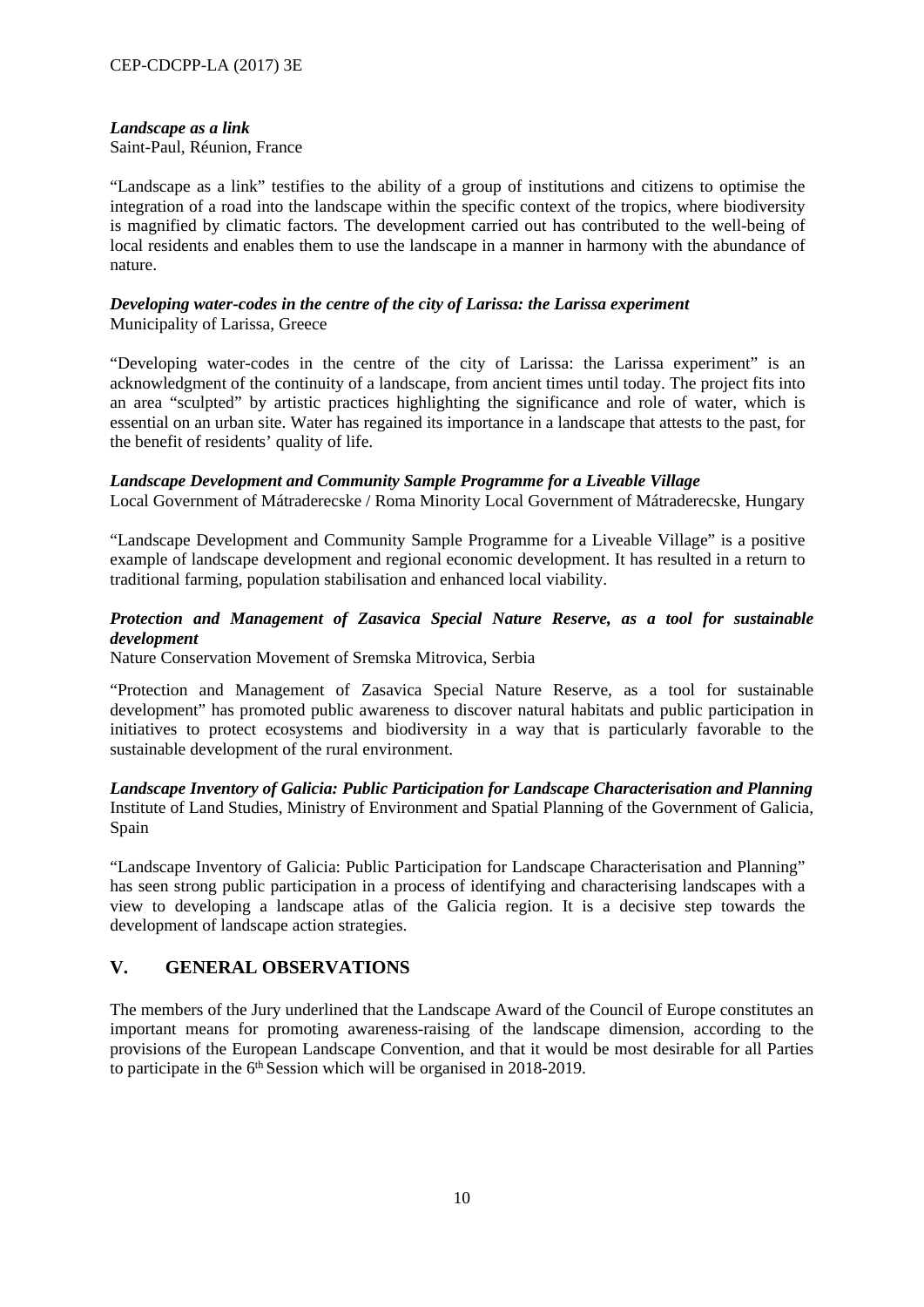# **VI. CLOSING OF THE MEETING**

The Chair thanked the members of the Jury and the Secretariat and closed the meeting.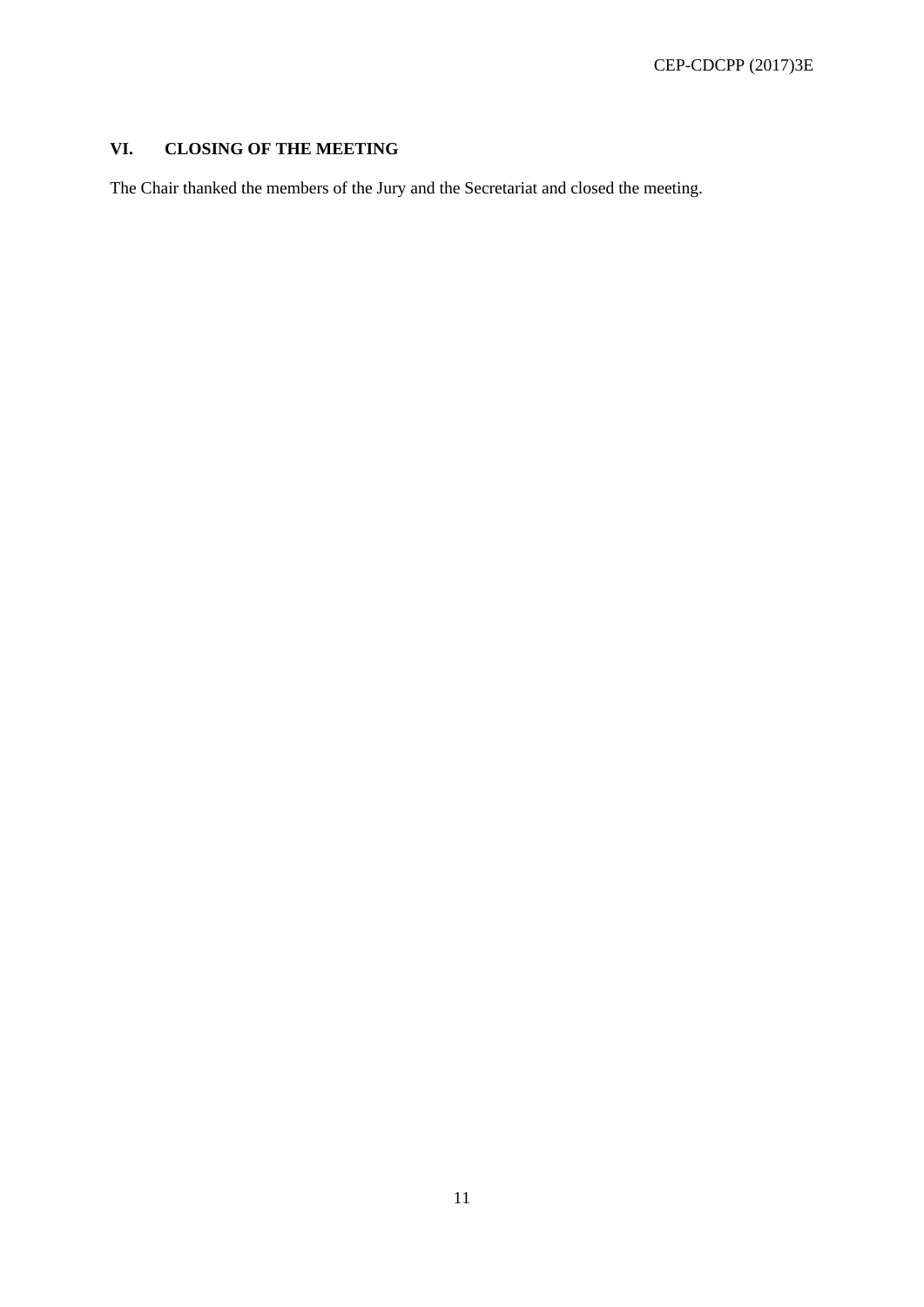# **APPENDIX 1**

# **AGENDA**

## I. WELCOME AND OPENING OF THE MEETING

- Adoption of the draft agenda [[CEP-CDCP-LA \(2017\) 1E\]](http://rm.coe.int/doc/09000016807006a6)
- General presentation of the work of the meeting [[CEP-CDCPP-LA \(2017\) 2E\]](http://rm.coe.int/doc/09000016806fcf36)
- II. ELECTION OF THE CHAIR
- III. PRESENTATION OF THE PROJECTS
- IV. DEBATE AND DECISION OF THE JURY
- V. GENERAL OBSERVATIONS
- VI. CLOSING OF THE MEETING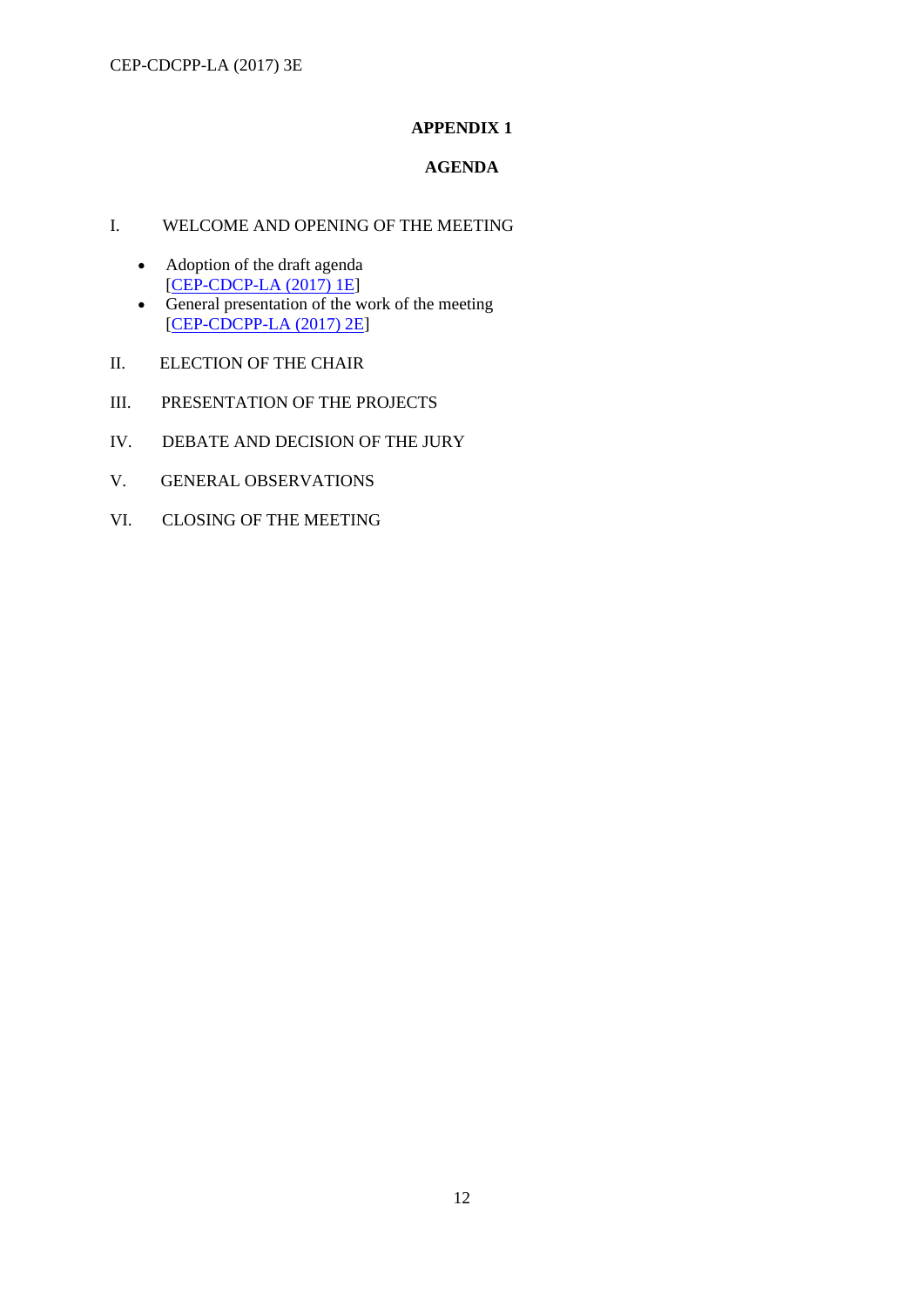# **APPENDIX 2**

#### **LIST OF PARTICIPANTS**

#### **MEMBERS OF THE INTERNATIONAL JURY**

#### *Representative of the Steering Committee for Culture, Heritage and Landscape (CDCPP)*

1. Mrs Krisztina KINCSES, Vice-Chair of the Council of Europe Conference on the European Landscape Convention, National Representative of the European Landscape Convention for Hungary, Ministry of Agriculture of Hungary, Kossuth Lajos tér 11, 1055 Budapest Tel: +3617952433 E-mail: [krisztina.kincses@fm.gov.hu](mailto:krisztina.kincses@fm.gov.hu)

#### *Representative of the Congress of Local and Regional Authorities of the Council of Europe*

2. Mrs Gudrun MOSLER-TOERNSTROEM, President of the Congress of Local and Regional Authorities of the Council of Europe, Chiemseegasse 6 PO BOX 527 5010-Salzburg, Austria Tel.: +4366280422443 E-mail: gudrun*.*[mosler@salzburg.gv.at](mailto:gudrun.mosler@salzburg.gv.at) *[Apologised for absence / Excusée]* 

### *Representative of the Conference of INGOs of the Council of Europe*

3. Mrs Anne-Marie CHAVANON, President of the Committee on Democracy, Social Cohesion and Global Challenges of the Conference of INGOs of the Council of Europe, 21 Boulevard de Grenelle, 75005 Paris

Tel: +33660768614 E-mail: [amchavanon@democracy-coe.org](mailto:amchavanon@democracy-coe.org) 

#### *Three eminent specialists on landscape*

4. Mrs Linarejos CRUZ, Former National Representative of the European Landscape Convention for Spain, Institute of Cultural Heritage of Spain, C/ Torrelaguna, 108. 6º A. 28043 Madrid, Spain, Tel: [+34 656430938](tel:+34%20656%2043%2009%2038) E-mail: [linarejos.li@gmail.com](mailto:linarejos.li@gmail.com) 

5. Mr Yves LUGINBHUL, Directeur de Recherche émérite au CNRS, Paris, UMR LADYSS, 75015 Paris

Tel: +33680439242 E-mail: [yves.luginbuhl@univ-paris1.fr](mailto:yves.luginbuhl@univ-paris1.fr) 

6. Mr Michael OLDHAM, Founding President of the European Foundation for Landscape Architecture (EFLA), Hon. Member of IFLA Europe and Fellow of the Landscape Institute, Chalet Les Chouettes, allée des Perce neige, F- 74230 Thônes

Tel: +33450028414; mob: +33673730201 E-mail: [oldham@orange.fr](mailto:oldham@orange.fr)

# **GENERAL SECRETARIAT OF THE COUNCIL OF EUROPE**

Mme Maguelonne DEJEANT-PONS, Executive Secretary of the European Landscape Convention, Council of Europe, Head of the Landscape and European Heritage Days Division, F-67075 STRASBOURG CEDEX

Tel: +33388412398 E-mail: [maguelonne.dejeant-pons@coe.int](mailto:maguelonne.dejeant-pons@coe.int)

Mrs Susan MOLLER, Management Assistant, European Landscape Convention, Council of Europe, F-67075 STRASBOURG CEDEX Tel: +33390214116 E-mail: [susan.moller @coe.int](mailto:pascale.dore@coe.int)

Ms Veronika STRILETS, Trainee, Secretariat of the European Landscape Convention, Council of Europe, F-67075 STRASBOURG CEDEX Tel: +3338846516 E-mail: veronika.strilets@coe.int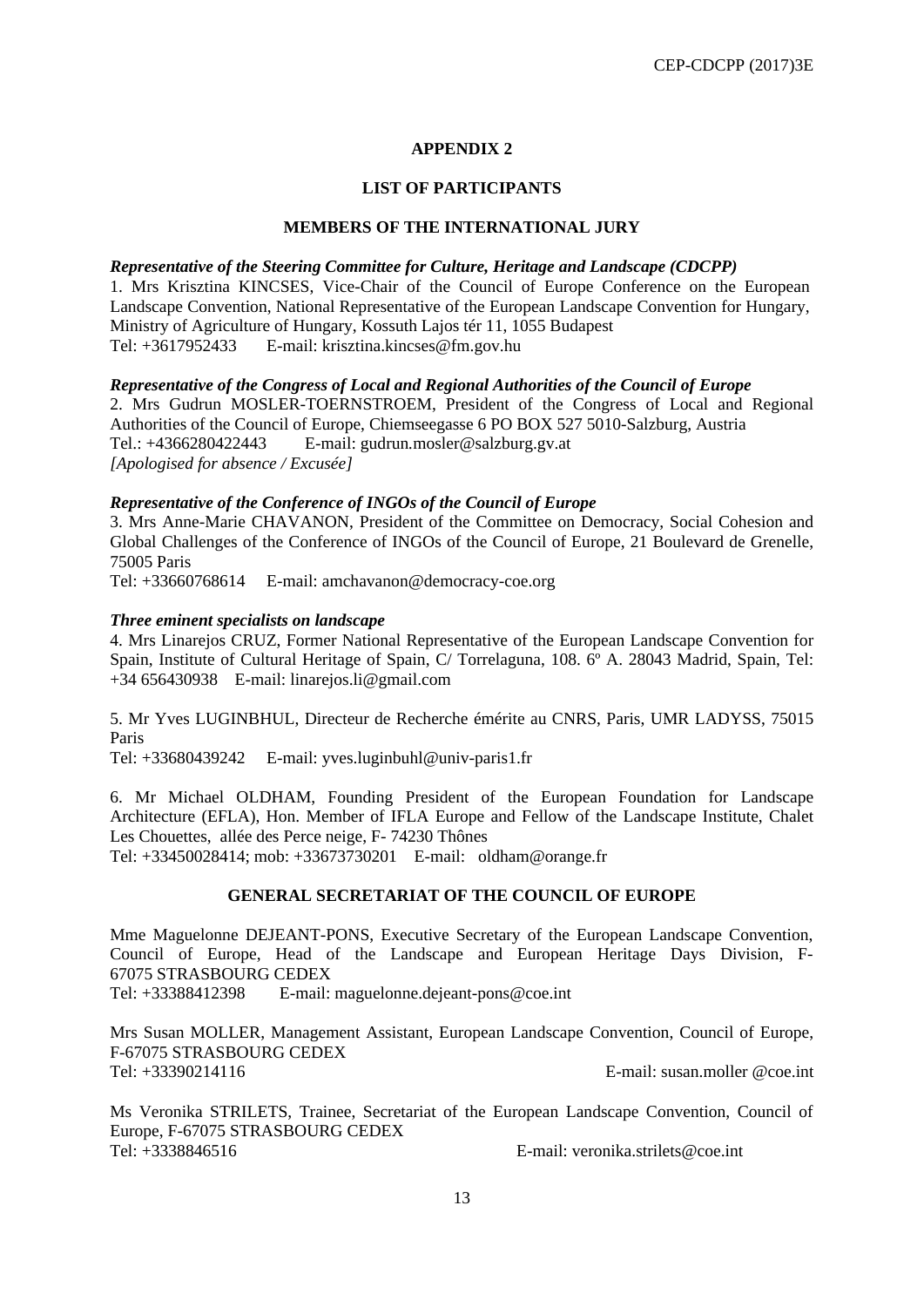CEP-CDCPP-LA (2017) 3E

# **INTERPRETERS**

Mrs Clarissa WORSDALE

Mrs Katia DI STEFANO

Mrs Maryline NEUSCHWANDER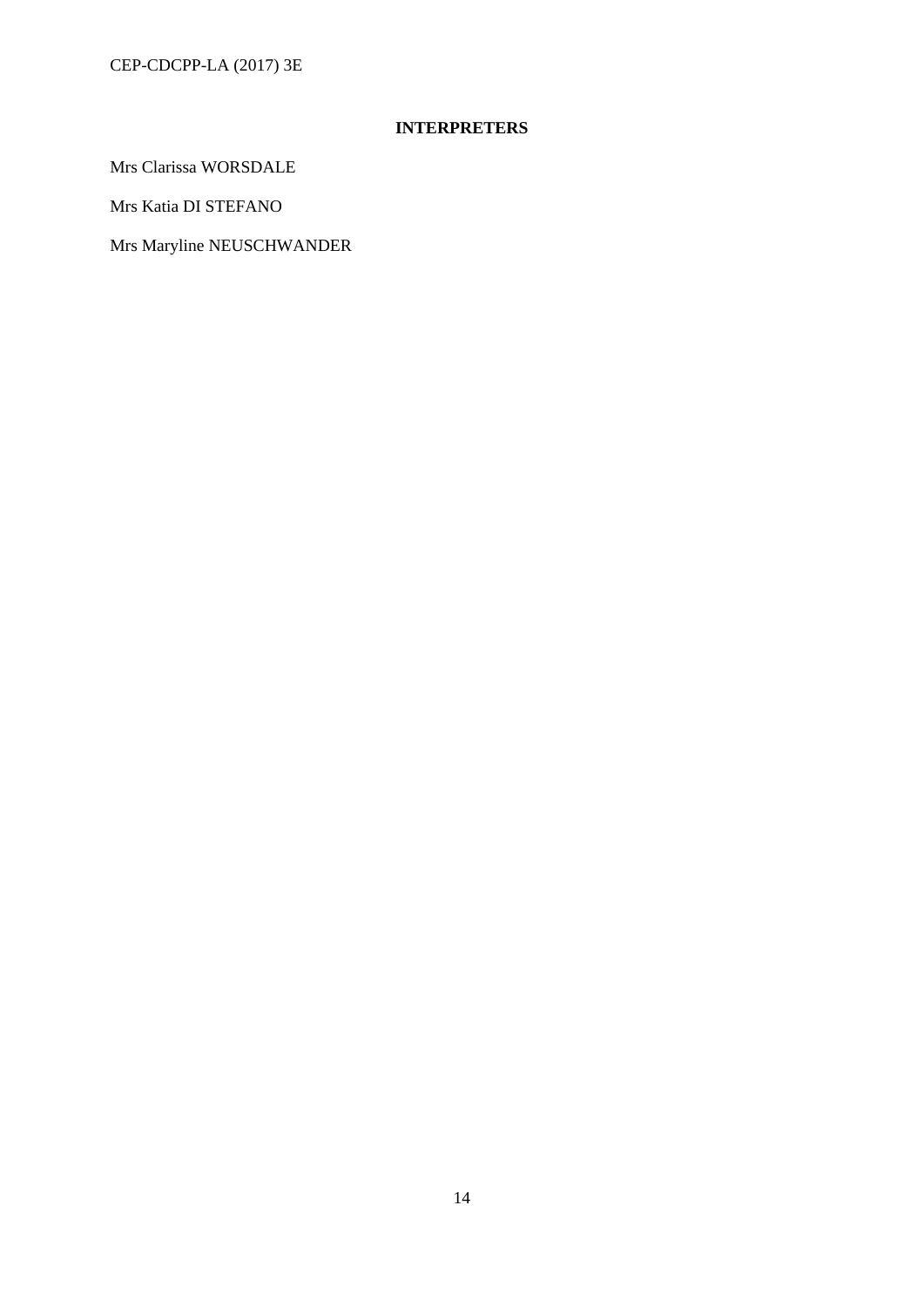## **APPENDIX 3**

## **RESOLUTION CM/RES(2008)3 ON THE RULES GOVERNING THE LANDSCAPE AWARD OF THE COUNCIL OF EUROPE**

*(Adopted by the Committee of Ministers on 20 February 2008at the 1018th meeting of the Ministers' Deputies)*

*http://www.coe.int/en/web/landscape/rules-and-linguistic-versions*

The Committee of Ministers,

Recalling that Article 11 of the European Landscape Convention (ETS No. 176) (hereinafter "the Convention"), adopted by the Committee of Ministers of the Council of Europe on 19 July 2000 and opened for signature in Florence on 20 October 2000, institutes the Landscape Award of the Council of Europe (hereinafter "the award");

Bearing in mind that this article provides that the Committee of Ministers shall define and publish the criteria for conferring the award, adopt the relevant rules and grant the award;

Bearing in mind that the award's purpose is to reward exemplary practical initiatives for the achievement of landscape quality objectives on the territories of parties to the Convention (hereinafter "the Parties");

Considering that the award is in keeping with the work done by the Council of Europe in favour of human rights, democracy and sustainable development and that it promotes the territorial dimension of human rights and democracy by acknowledging the importance of measures taken to improve the landscape features of people's living conditions;

Convinced that the award is intended to heighten civil society's awareness of the value of landscapes, of their role and of changes to them,

Resolves as follows:

- I. The rules governing the Landscape Award of the Council of Europe are adopted as set out in the appendix to this resolution.
- II. The criteria for awarding the Landscape Award of the Council of Europe are appended to these rules.
- III. The Parties are invited to translate into their national language(s) and promote the rules governing the Landscape Award of the Council of Europe. They are also requested to encourage media coverage of the award so as to raise public awareness of the importance of landscapes.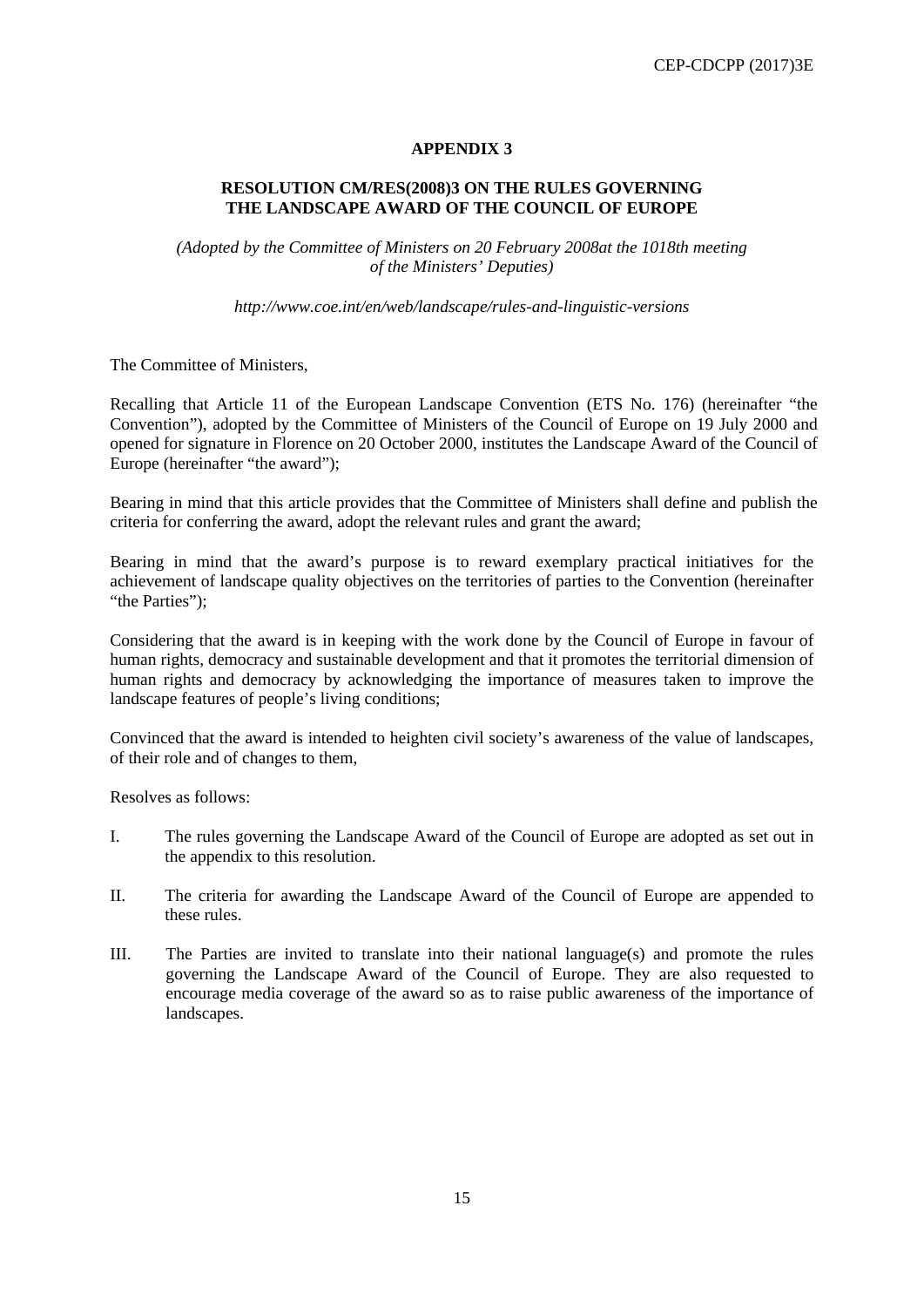## A*ppendix to Resolution CM/Res(2008)3*

## **Rules governing the Landscape Award of the Council of Europe**

## *Article 1 – Aim*

*a.* The award is an honorary distinction which acknowledges a policy or measures implemented by local or regional authorities or their groupings, or particularly remarkable contributions by nongovernmental organisations, for sustainable protection, management and/or planning of landscapes. It takes the form of a diploma. Special mentions may also be awarded.

*b.* The award rewards a process of implementation of the Convention at national or transnational levels resulting in an effective, measurable achievement.

*c.* The award also helps to make people more aware of the importance of landscapes for human development, consolidation of the European identity and the well-being of individuals and society as a whole. It fosters public participation in the decision-making process concerning landscape policies.

## *Article 2 – Qualification of candidates*

In accordance with Article 11, paragraph 1, of the Convention, the following may be candidates for the award: local or regional authorities and their groupings that have instituted, as part of the landscape policy of a party to this Convention, a policy or measures to protect, manage and/or plan their landscape, which have proved lastingly effective and can thus serve as an example to other territorial authorities in Europe. Non-governmental organisations having made particularly remarkable contributions to landscape protection, management or planning may also be candidates.

In accordance with paragraph 2 of the above-mentioned article, transfrontier local or regional authorities and groupings of local and regional authorities concerned may be candidates, provided that they jointly manage the landscape in question.

### *Article 3 – Procedure*

The procedure consists of three stages:

### **Stage 1** *–* **Submission of candidatures**

Each Party may submit one candidature to the Secretariat General of the Council of Europe. The candidature may be the result of a competition held by each Party taking into account the award criteria appended to these rules.

The application file, in one of the official languages of the Council of Europe (French or English), shall include:

- a presentation of the candidate (not more than three pages long);
- the description of a completed project for the protection, management and/or planning of a landscape, which has proved lastingly effective and can serve as an example. Mention shall be made of the convention provision concerned.

The description shall take the form of a paper document, approximately 20 pages long, accompanied by a digital copy in PDF format on CD-Rom and posters. The file may also include a video presentation lasting approximately five minutes. The materials submitted must be copyright-free for use by the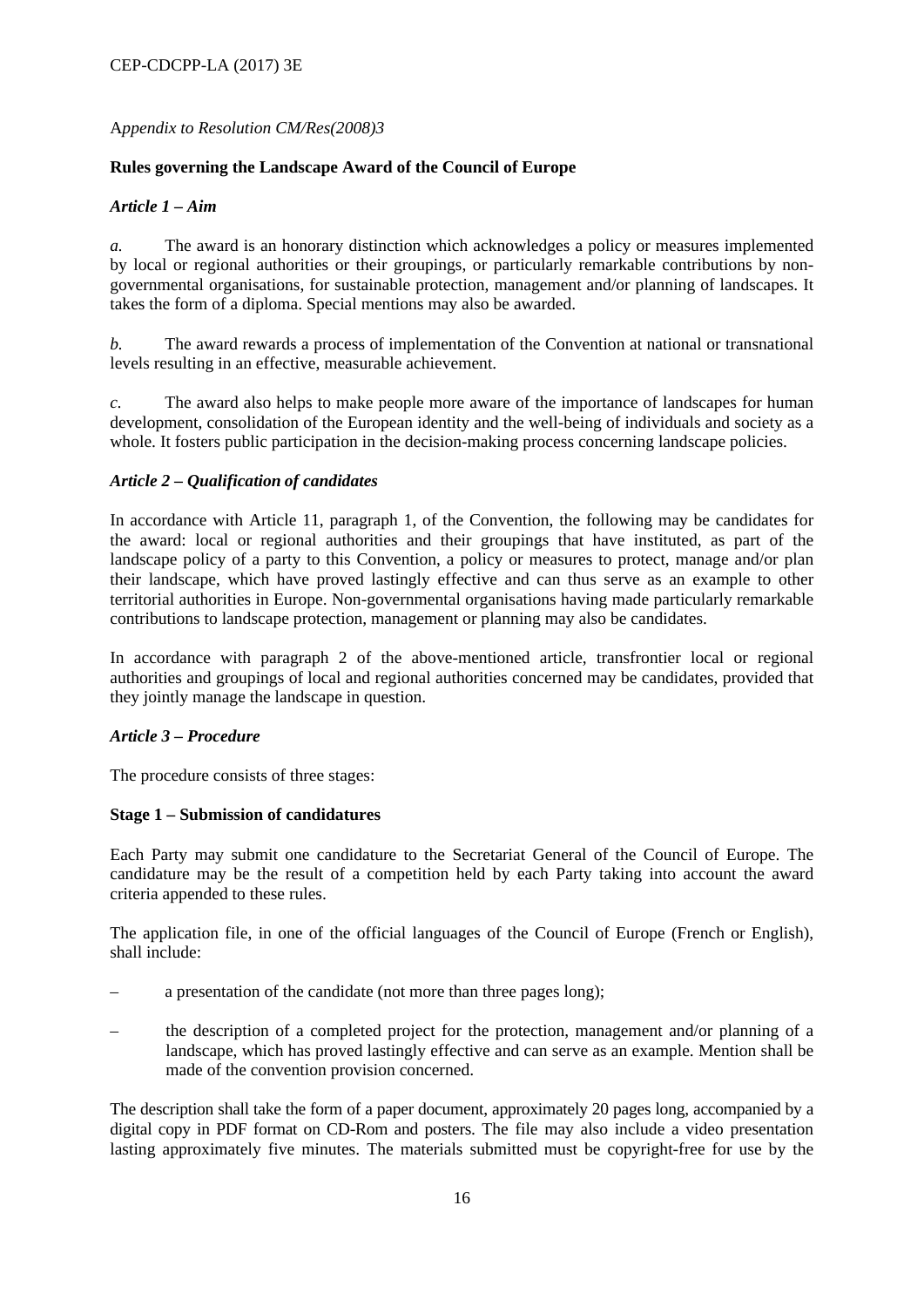Council of Europe in communications aimed at promoting the award or any other publications or activities relating to the Convention. The Council of Europe undertakes to cite the authors' names.

Files that are incomplete or fail to comply with the rules will not be taken into consideration.

The award is in principle conferred every two years. The files presenting candidatures must reach the Secretariat General of the Council of Europe by no later than 31 December of the year preceding the year of award.

#### **Stage 2** *–* **Consideration of candidatures**

An international jury set up as a subordinate body of the committees of experts referred to in Article 10 of the Convention<sup>1</sup> shall determine whether candidatures are admissible. The jury is composed of:

- one member of (each of) the committee(s) of experts responsible for monitoring the Convention, appointed by the committee(s) concerned;
- one member of the Congress of Local and Regional Authorities of the Council of Europe, appointed by the Congress;
- one representative of an international non-governmental organisation, appointed by the Secretary General on the proposal of the Grouping of INGOs enjoying participatory status with the Council of Europe;
- three eminent specialists on landscape, appointed by the Secretary General of the Council of Europe.

The jury appoints a president.

The jury proposes the award winner from among the candidates admitted.

The proposals of the jury are taken by an absolute majority for the first two rounds of voting, and by a relative majority for the following round, based on the criteria set out in the appendix to these rules, stating the reasons for its choice. In case of equal votes, the vote of the president of the jury is decisive.

The reasons for the choice are explained.

The jury can propose to attribute one or more special mentions.

The committees of experts referred to in Article 10 of the Convention<sup>1</sup> examine the proposals of the jury and forward their proposals concerning the award winner, and, wherever appropriate, special mentions, to the Committee of Ministers.

#### **Stage 3** *–* **Granting and presentation of the award and the special mentions**

In the light of the proposals of the committees of experts referred to in Article 10 of the Convention<sup>1</sup>, the Committee of Ministers shall grant the award and any special mentions.

The award and the special mentions shall be presented by the Secretary General of the Council of Europe or his/her representative at a public ceremony.

<sup>&</sup>lt;sup>1</sup> On 30 January 2008, the Committee of Ministers decided to attribute this competence to the Steering Committee for Cultural Heritage and Landscape (CDPATEP) [replaced on 1<sup>st</sup> January 2012 by the Steering Committee for Culture, Cultural Heritage and Landscape (CDCPP).